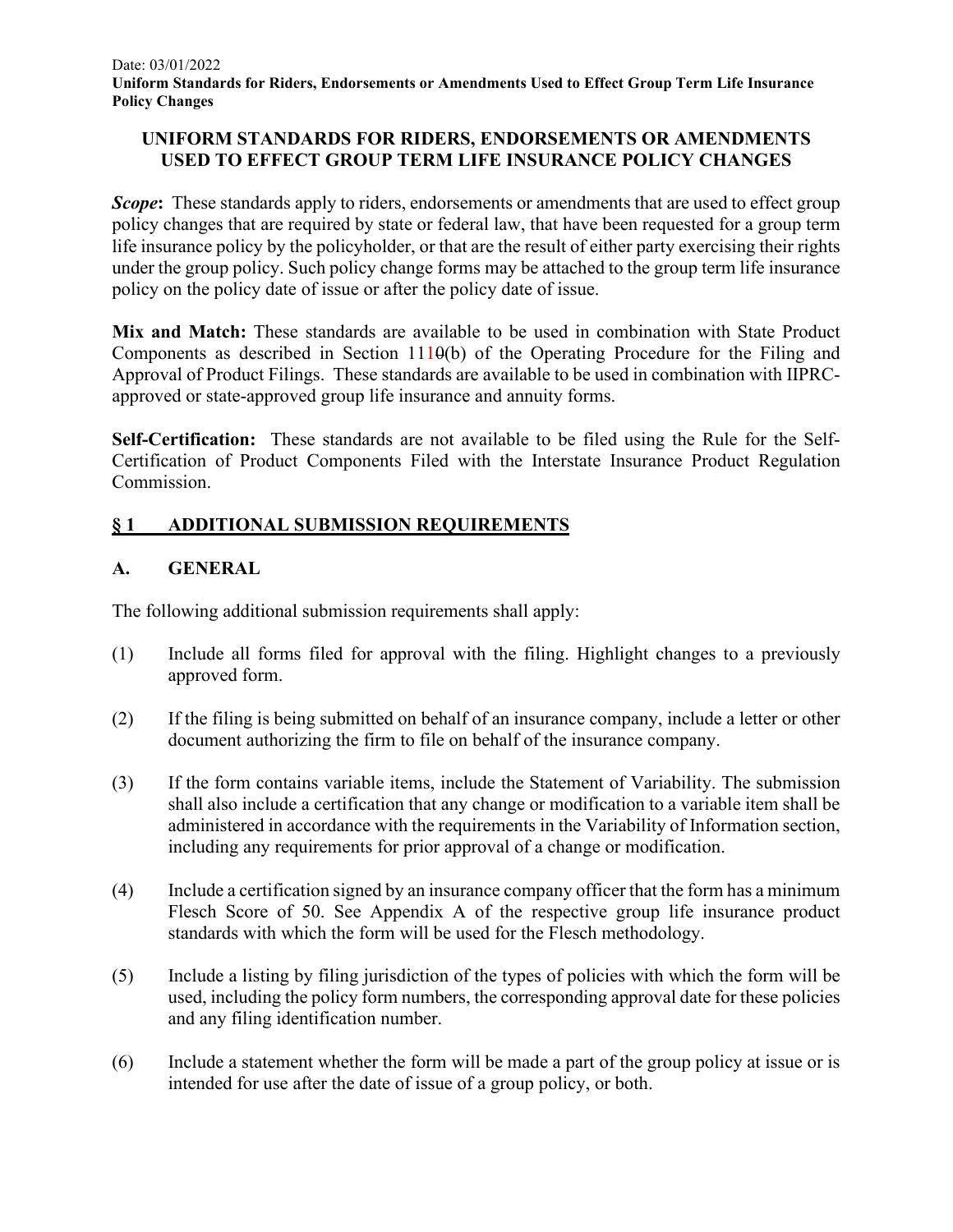#### **B. VARIABILITY OF INFORMATION**

- (1) The insurance company may file a generic group policy change form to accommodate all the policy changes required to reflect the underwriting needs of an insurance company. To support the use of such form, the submission shall include a Statement of Variability providing information sufficient to identify the potential policy changes that may be made.
- (2) The insurance company shall identify items that will be considered variable. The item shall be bracketed or otherwise marked to denote variability. The submission shall include a Statement of Variability that will discuss the conditions under which each variable item may change.
- (3) The group policy changes to be made shall be consistent with the Statement of Variability filed for such policy change form and the Statement of Variability filed for the group term life insurance policy for which the change is being made, as well as the company's underwriting guidelines for such policy.
- (4) Items such as officer titles and officer signatures may be denoted as variable and may be changed without notice or prior approval.

#### **§ 2 BENEFIT PROVISIONS**

### **A. GROUP POLICY CHANGE FORM REQUIREMENTS**

- (1) The full corporate name of the insurance company shall appear on the form.
- (2) At least one signature of an insurance company officer shall appear on the form if it is added after the date of issue of the group policy.
- (3) The form shall contain a statement that it is made a part of the group policy, and that the form provisions apply in lieu of any policy provisions to the contrary.
- (4) A form identification number shall appear at the bottom of the form in the left hand corner. The form number shall be adequate to distinguish the form from all others used by the company. The form number shall include a prefix of ICCxx (where xx represents the year the form was submitted for filing).
- (5) The form shall include:
	- (a) The group policy number;
	- (b) The name of the policyholder for whom the change applies;
	- (c) Any changes to the premium;
	- (d) The effective date of the group policy change; and